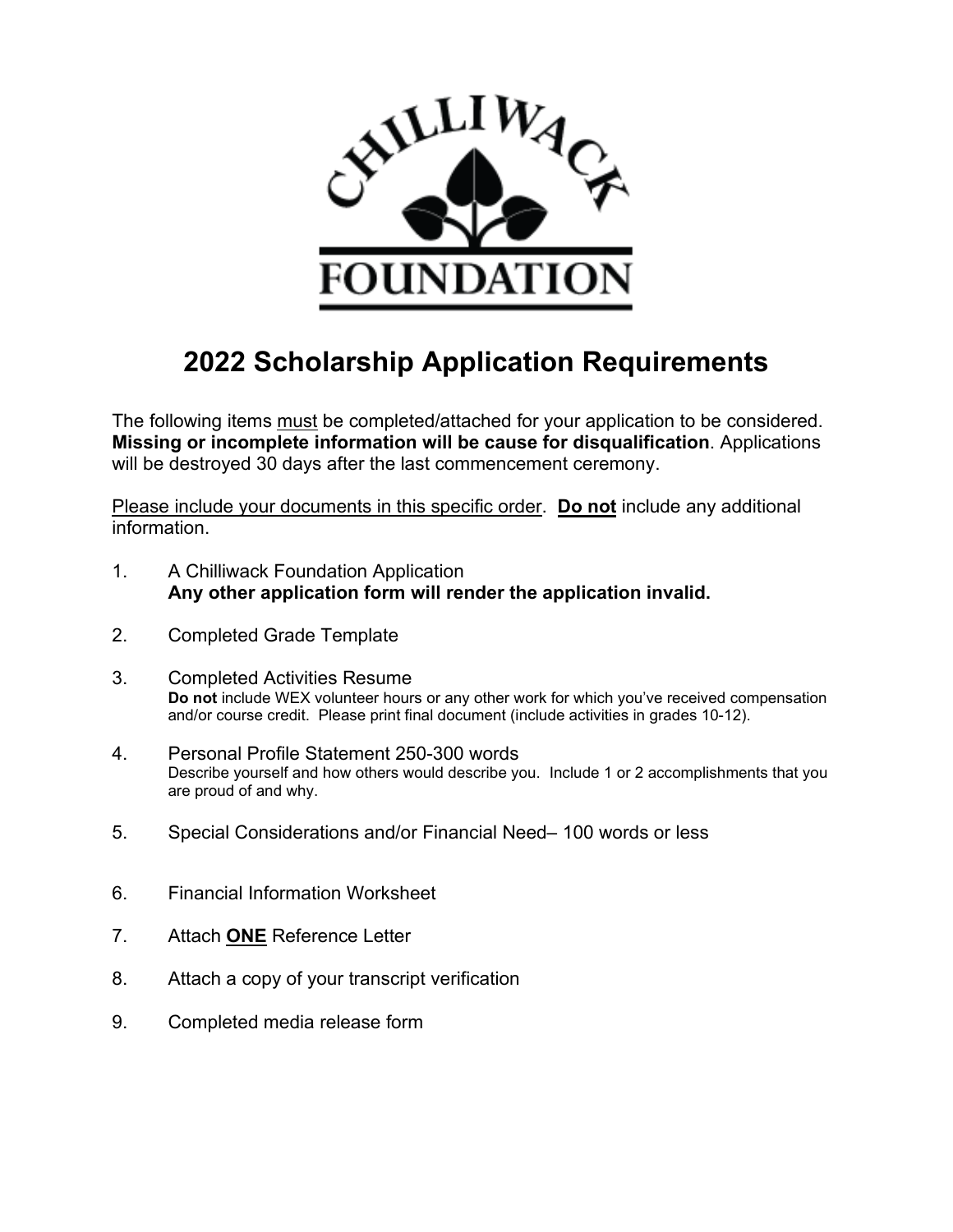| <b>Last Name</b>                                         | <b>First Name</b> |
|----------------------------------------------------------|-------------------|
|                                                          | School            |
| ALLIVA                                                   |                   |
| <b>FOUNDATION</b><br><b>2022 Scholarship Application</b> |                   |

*Students are eligible for Chilliwack Foundation Scholarships provided the application documents are in order, the student enrolls in an accredited post-secondary institution and is resident within the boundaries of the Chilliwack School District. No one student will be awarded more than one Chilliwack Foundation Scholarship. This application is for all Chilliwack Foundation scholarships (only one application is necessary). Independent or home-schooled students may only apply for the F. Clifford Brown Awards, Luscombe/Von Bylburg and BC Summer Games awards.* 

#### **PERSONAL INFORMATION**

| Name                                    |                         |
|-----------------------------------------|-------------------------|
|                                         |                         |
| Postal Code: _________________          |                         |
|                                         |                         |
| <b>POST SECONDARY PLANS</b>             |                         |
|                                         |                         |
| To which institutions have you applied: |                         |
|                                         |                         |
|                                         |                         |
| Have you been accepted? $YES$           | <b>NO</b><br>Start Date |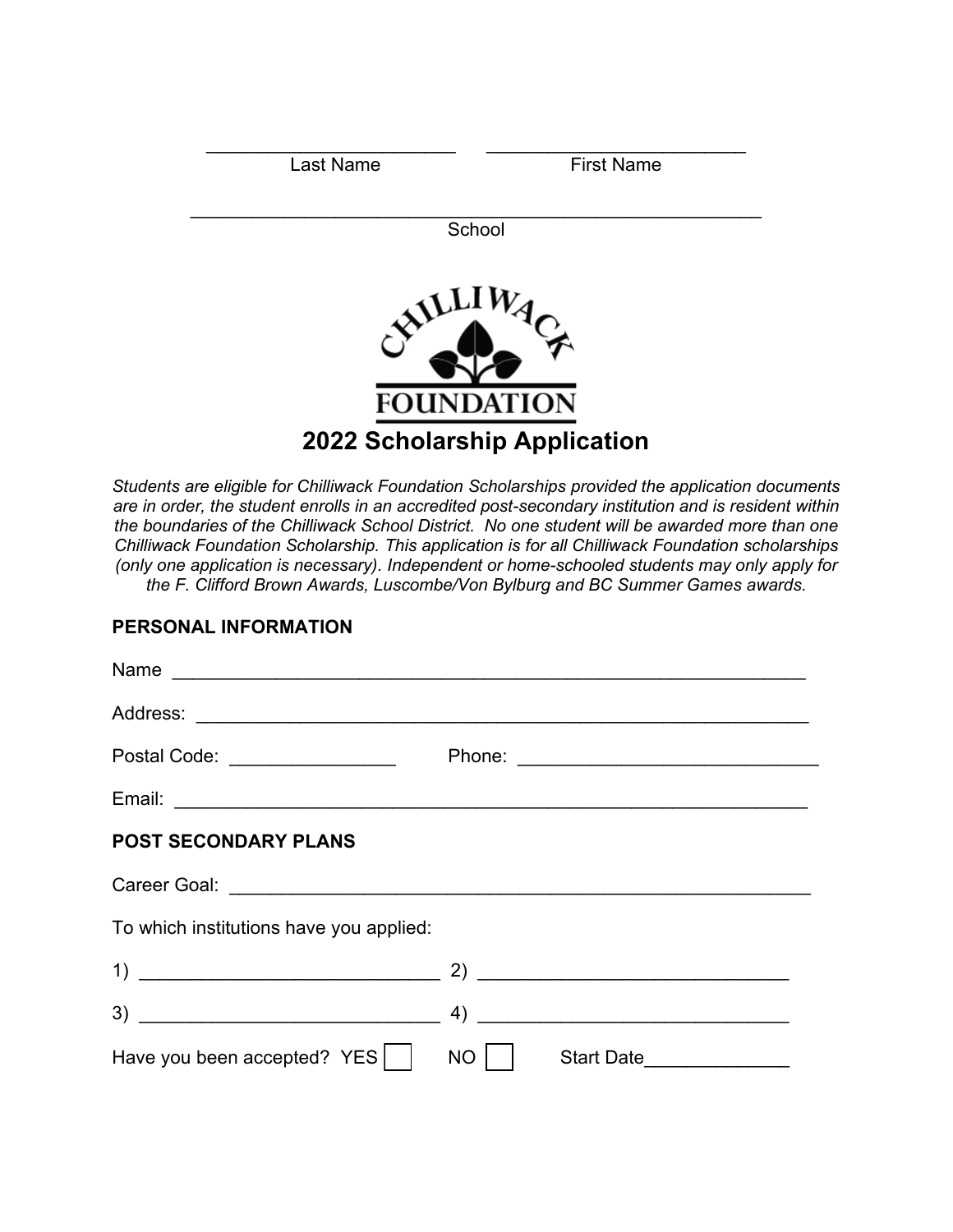# **GRADE TEMPLATE**

| <b>Subject</b>          | <b>Final</b><br><b>Mark</b> | $or$<br><b>Current</b><br><b>Mark</b> | <b>For Official Use</b><br>Only |
|-------------------------|-----------------------------|---------------------------------------|---------------------------------|
| English 12              |                             |                                       |                                 |
| Social Studies 11 or 12 |                             |                                       |                                 |
| Math 11                 |                             |                                       |                                 |
| Science 11              |                             |                                       |                                 |
| $12*$                   |                             |                                       |                                 |
| $12*$                   |                             |                                       |                                 |
| $12*$                   |                             |                                       |                                 |
| For official use only.  |                             |                                       | $=$                             |

\* Enter additional grade 12 courses (academic and/or courses that are specifically related to your career goal).

- You MUST enter 7 course marks
- Do not include WEX, FLEX, spare or guided learning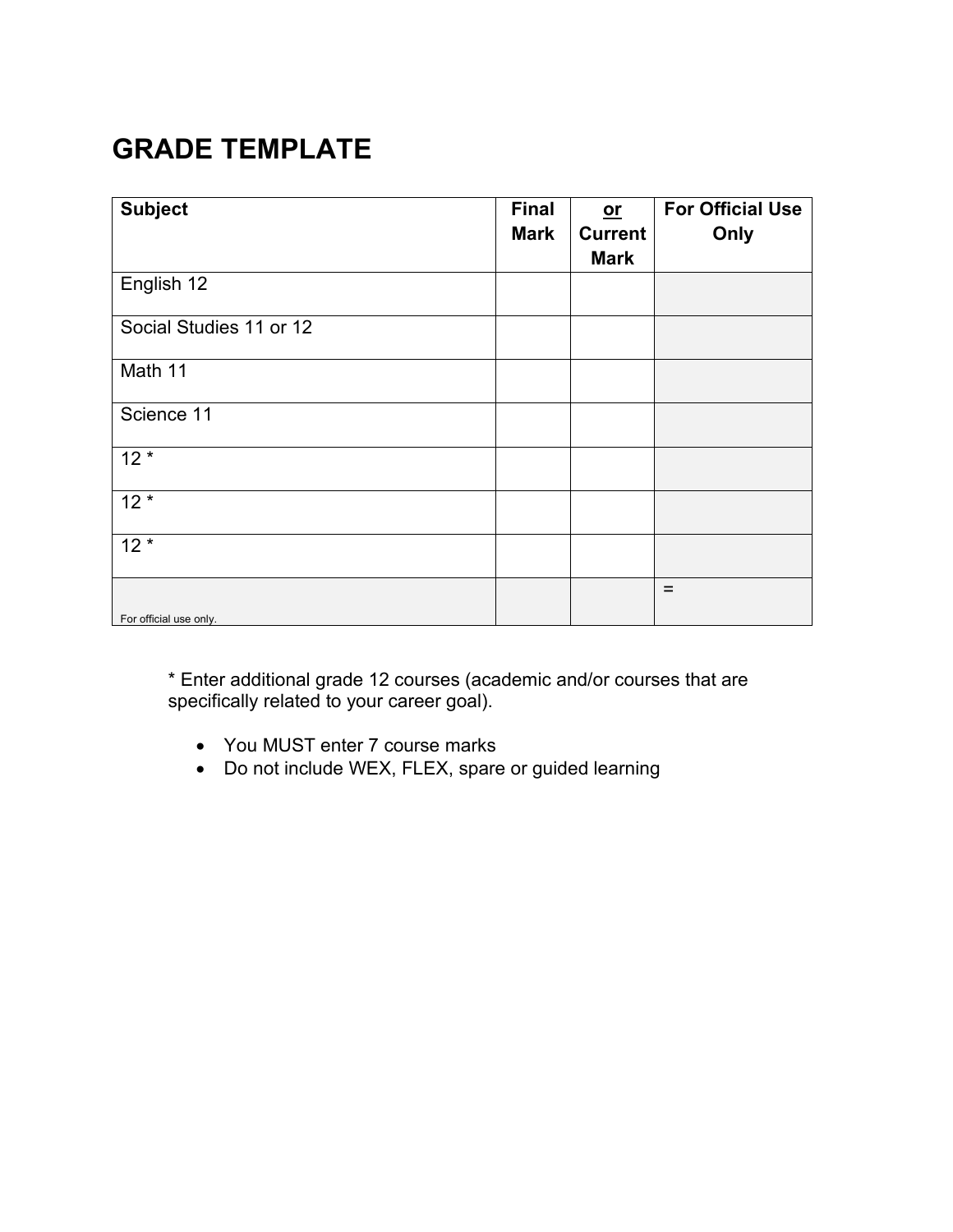## *Chilliwack Foundation Scholarships*  **2022 ACTIVITIES RESUME**

Please provide clear, concise information in each category. Include activities in grades 10-12

### **Volunteer Experience (no remuneration – do not include WEX activities)**

| Name of Organization <b>contract to the contract of Contract and Contract of Contract of Contract of Contract of Contract of Contract of Contract of Contract of Contract of Contract of Contract of Contract of Contract of Con</b> |
|--------------------------------------------------------------------------------------------------------------------------------------------------------------------------------------------------------------------------------------|
|                                                                                                                                                                                                                                      |
|                                                                                                                                                                                                                                      |
|                                                                                                                                                                                                                                      |
|                                                                                                                                                                                                                                      |
| Name of Organization <b>contracts</b> and the contract of Organization and the contract of the contract of the contract of the contract of the contract of the contract of the contract of the contract of the contract of the cont  |
|                                                                                                                                                                                                                                      |
|                                                                                                                                                                                                                                      |
|                                                                                                                                                                                                                                      |
|                                                                                                                                                                                                                                      |
|                                                                                                                                                                                                                                      |
|                                                                                                                                                                                                                                      |
|                                                                                                                                                                                                                                      |
|                                                                                                                                                                                                                                      |
|                                                                                                                                                                                                                                      |
|                                                                                                                                                                                                                                      |
|                                                                                                                                                                                                                                      |
| <b>Dates</b>                                                                                                                                                                                                                         |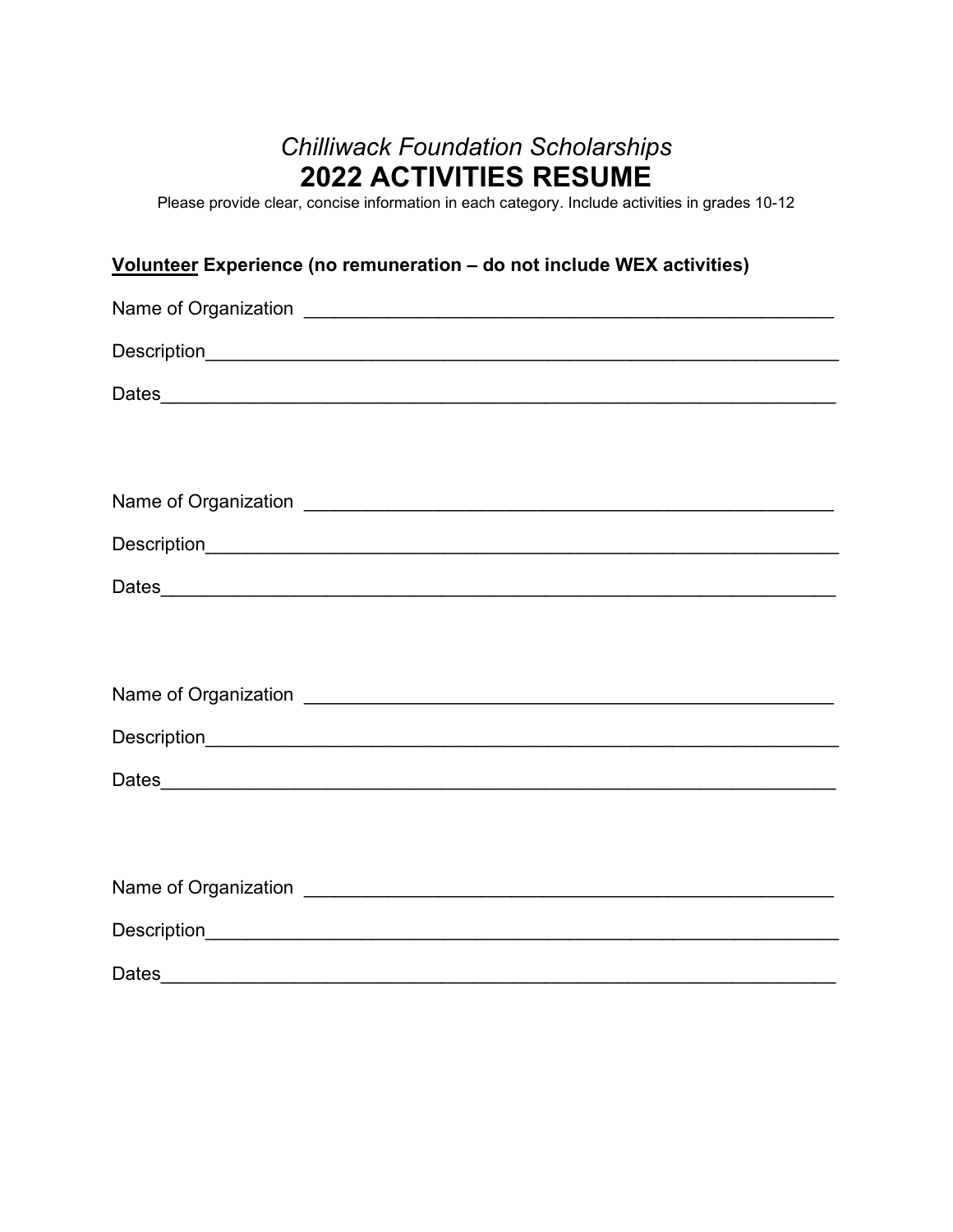| Dates |
|-------|

School Activities (i.e. theatre, sports, tutoring, etc.) Include activities in grades 10-12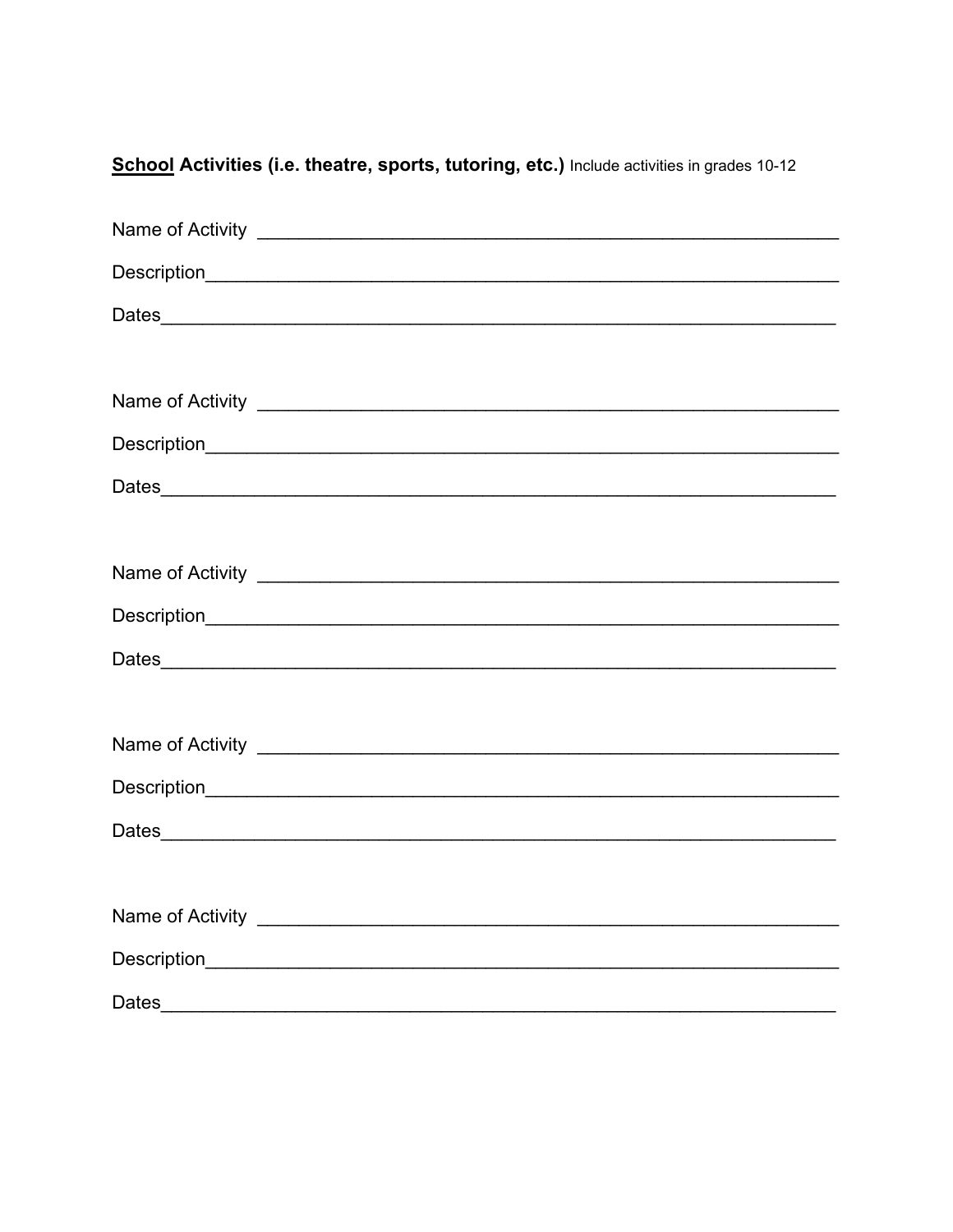| Dates |
|-------|

Community Activities (i.e. sports, music, church, clubs) Include activities in grades 10-12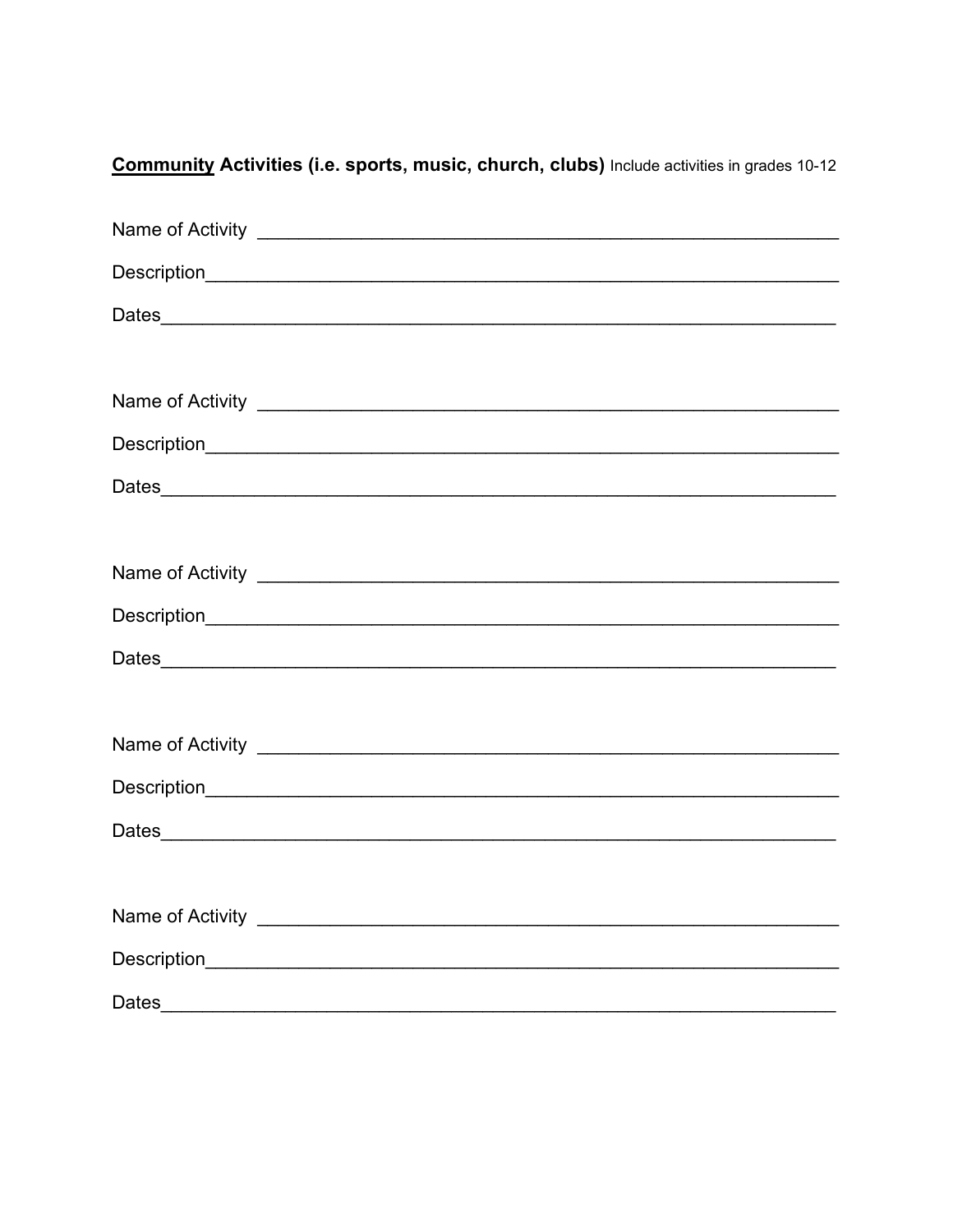| <b>Employment (Paid)</b> Include employment in grades 10-12            |  |
|------------------------------------------------------------------------|--|
|                                                                        |  |
|                                                                        |  |
|                                                                        |  |
|                                                                        |  |
|                                                                        |  |
|                                                                        |  |
|                                                                        |  |
|                                                                        |  |
|                                                                        |  |
|                                                                        |  |
|                                                                        |  |
|                                                                        |  |
|                                                                        |  |
|                                                                        |  |
|                                                                        |  |
|                                                                        |  |
|                                                                        |  |
| Name of Supervisor (please print)<br>Name of Supervisor (please print) |  |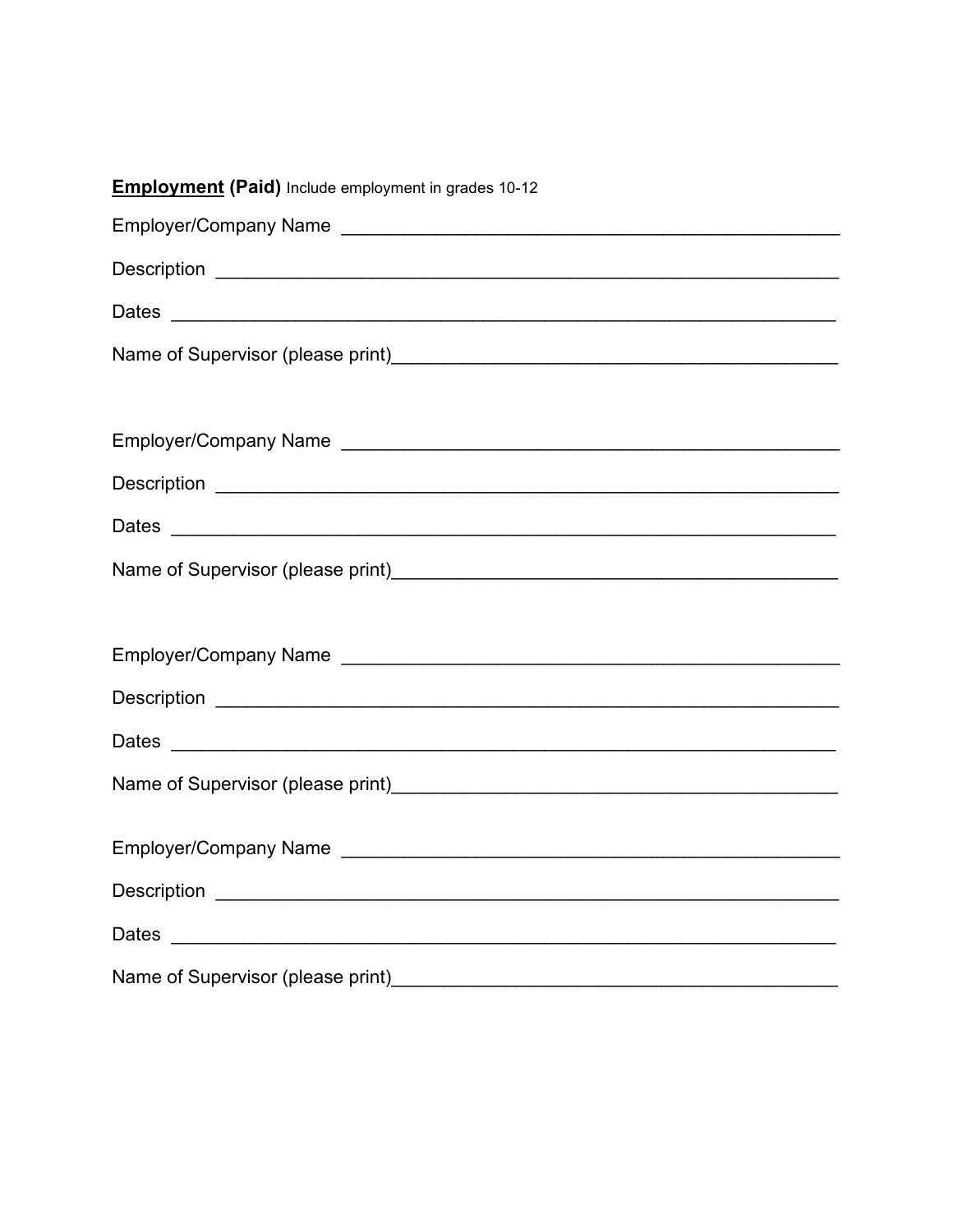**Special Considerations and/or Financial Need** (100 words or less)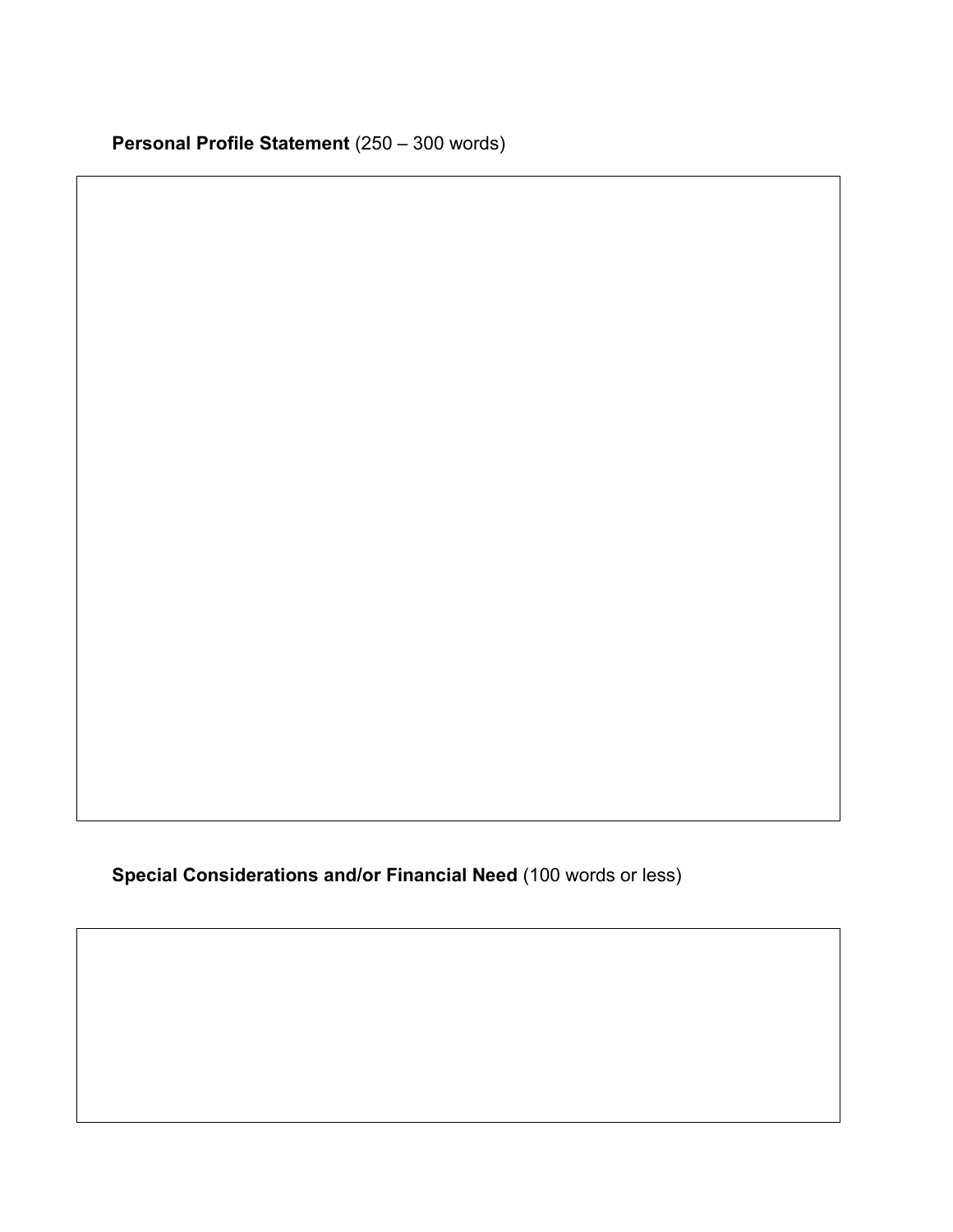## **Financial Information Worksheet**

### **Estimated Cost of First Year at a Post-Secondary Institution**

| <b>Income</b>                                              | <b>Value</b> |
|------------------------------------------------------------|--------------|
| Savings:                                                   |              |
| <b>Family Contributions:</b>                               |              |
| <b>Work Income:</b>                                        |              |
| Other:                                                     |              |
| <b>TOTAL INCOME</b>                                        |              |
|                                                            |              |
| <b>Expenses - Education</b>                                |              |
| Tuition:                                                   | 400          |
| <b>Books and Materials</b>                                 | 800          |
| Supplemental (S.U. fees, copy center etc.)                 |              |
| <b>Total Education Expenses:</b>                           |              |
| <b>Expenses - Living</b>                                   |              |
| Housing:                                                   |              |
| Food:                                                      |              |
| Clothing:                                                  |              |
| Transportation:                                            |              |
| Phone:                                                     |              |
| Utilities (internet, TV, power etc.)                       |              |
| <b>Total Living Expenses:</b>                              |              |
| <b>Expenses - Personal</b>                                 |              |
| Entertainment:                                             |              |
| Recreation/Hobbies:                                        |              |
| Travel:                                                    |              |
| Medical:                                                   |              |
| Other:                                                     |              |
| <b>Total Personal Expenses:</b>                            |              |
| <b>TOTAL EXPENSES</b>                                      |              |
| <b>TOTAL NEED (difference between income and expenses)</b> |              |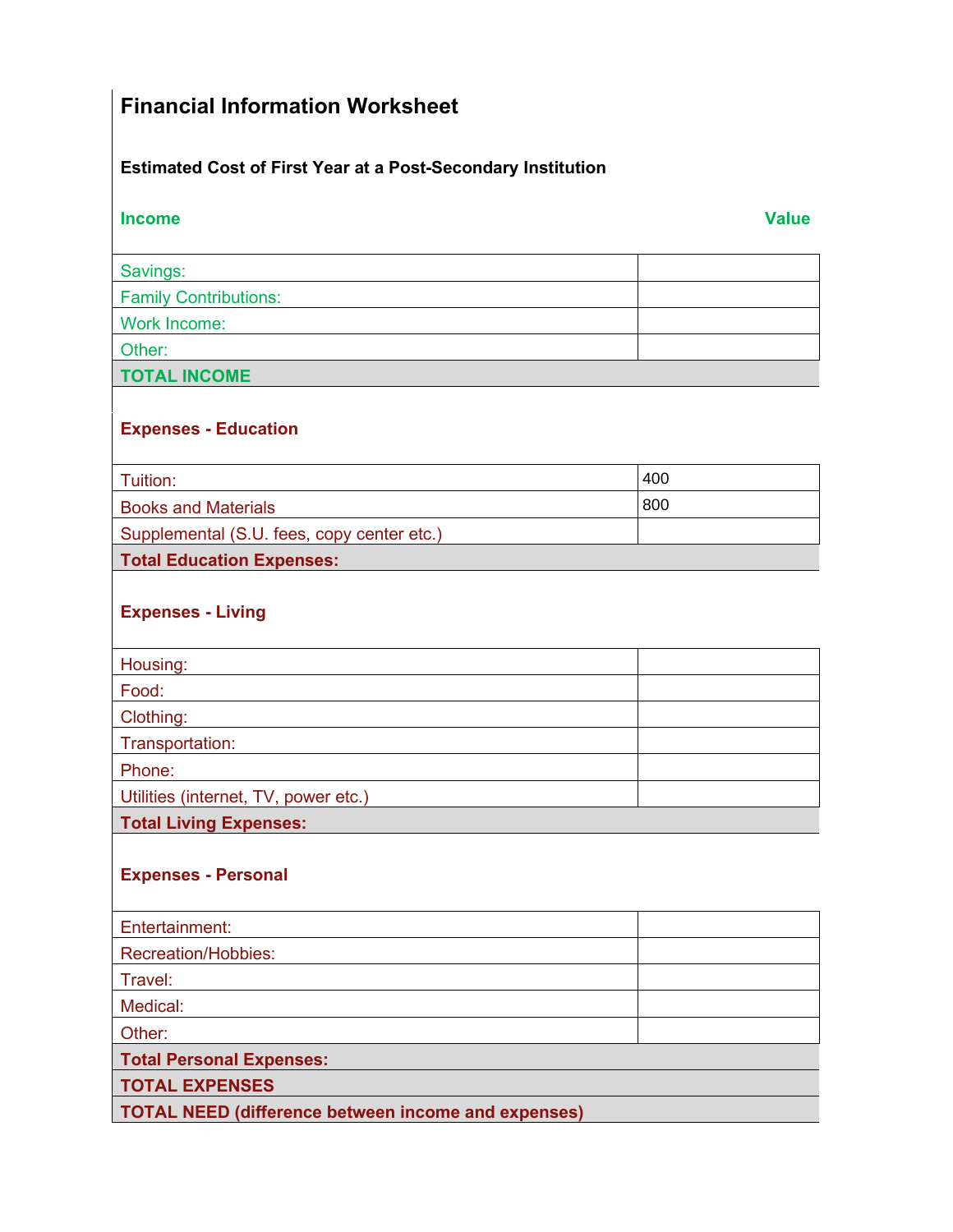Insert additional documents:

- One reference letter
- Transcript verification